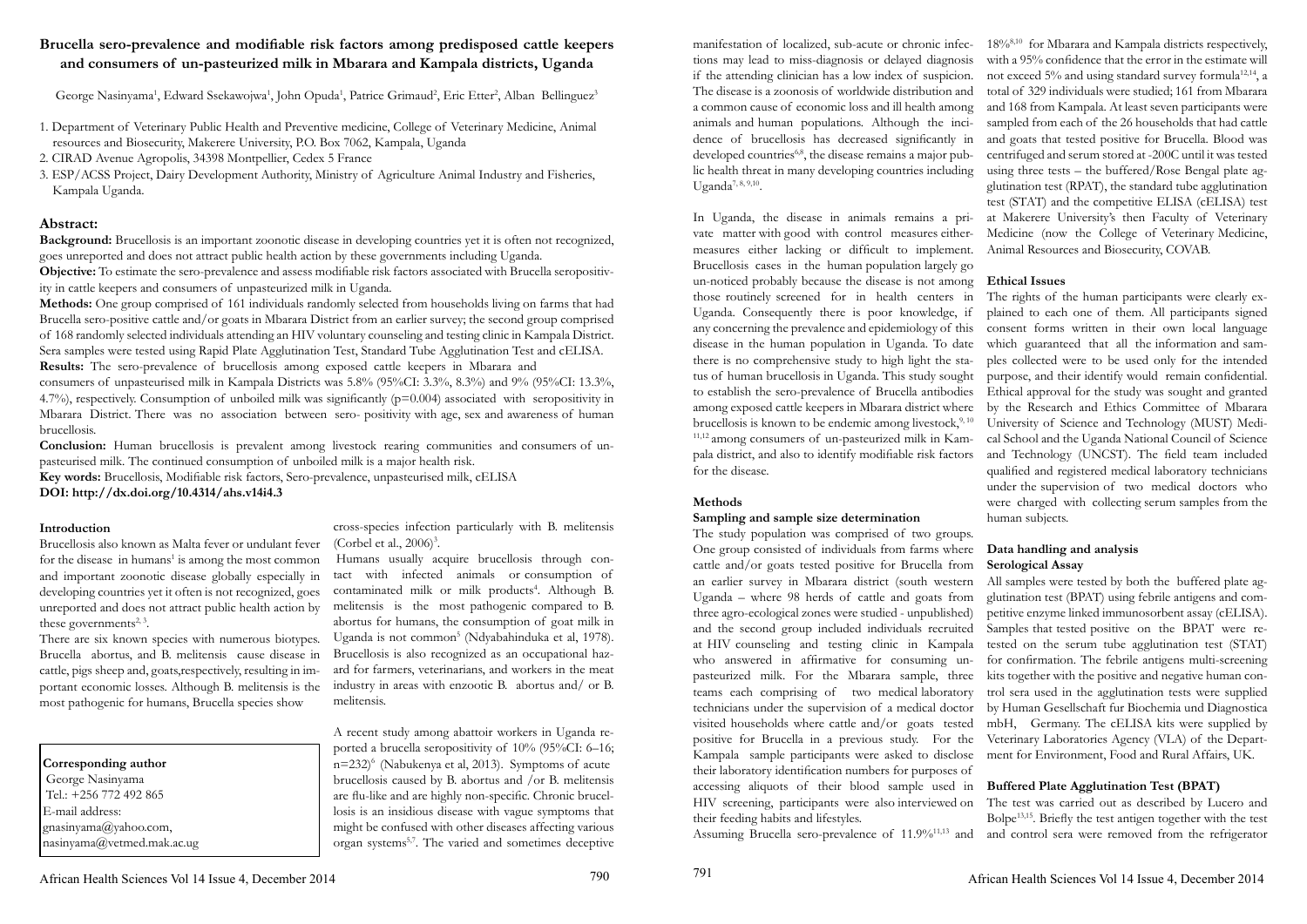and allowed to thaw for about 30 minutes then mixed thoroughly but gently. Equal volumes of 50 ul for both the test serum and the antigen were placed side by side on separate cells of the white slide. The antigen and test sera were then mixed with separate disposable sticks and the fluid spread over the entire area of a particular cell. The slide was then rocked gently back and forth for up to 1 minute. The results were read under bright artificial light. Any sample with visible agglutination was designated positive.

### **Standard/Serum Tube Agglutination Test (STAT)**

The test was performed as described by Nielsen and others14,16. Pre-coated 96 wells of microtiter plates with B. melitensis LPS antigen (Veterinary Laboratory Agency, UK) were used. Briefly 20 ul of each test serum in duplicate was dispensed per well, leaving the last two columns for the controls (serum and conjugate controls). Immediately 100 ul of the conjugate (Goat respectively. anti-mouse immunoglobulin G antibody conjugated to horseradish peroxidase diluted in phosphate buffer solution) were dispensed into each well. After vigorously shaking for about 2 minutes on an automatic shaker, the plate was incubated for 30 minutes at room temperature on a rotary shaker. The plate was then washed 5 95%CI 61.1,46.1). Consumption of un-boiled milk retimes with Tween 20 and  $\rm Na_2HPO_4$  solution.

The test was performed as previously described by Lucero and Bolpe<sup>13,15</sup>. Briefly, all test reagents and serum samples were thawed to room temperature and then mixed thoroughly but gently prior to use. Then 20 ul of each serum sample were diluted with 1.98 ul of NaCL (9g/l); six double dilutions were then made for each serum sample and the controls from 1/20 through 1/640. One drop of the antigen was then added to each of the tubes. The tubes were closed, contents mixed thoroughly and incubated at 37<sup>o</sup>C for 24 hours. The sample was categorized as positive if there was a coarse, compact agglutination with clearing of the supernatant.

The results were negative if the supernatant was unchanged in its appearance and showed a swirl when the tube was flicked. The highest dilution to give agglutination was recorded as the titer for that sample. However, any sample that showed agglutination at the dilution of 1/20 and above was designated positive.

### **Competitive Enzyme Linked Assay (cELISA)**

The majority  $(62.6\%, n=329)$  of the study group were male; this proportional difference was reflected in the two District, Kampala and Mbarara. The Kampala population was older than that of Mbarara with average of 31 years and 29 years (Median 29 years vs. 23years),

Finally 100 ul of the substrate (Urea hydrogen peroxide) and chromogen (OPD) mixture were added to each well and the plate left for 10–15 minutes at room tem-

Overall, the majority  $(69.3\%, n=329)$  of people interviewed took milk at least once every day with those in Mbarara District taking significantly  $(p<0.05)$  more milk than Kampala (85.5%, 95%CI 90.9,80.1 vs 53.6%, mained a common practice especially in Mbarara than in Kampala Districts (37.9% vs 16.7%) but was not significantly deifferent. The prevalence of brucellosis-like symptoms (prolonged fevers not responding to antimalarial treatment) among the individuals interviewed was

perature. The reaction was then stopped with 100 ul of citric acid solution and the OD (Optic Density) of the plate read with a microtiter plate reader at 450 nm. Lack of colour development indicated a positive sample, as indicated by the colorless wells. A positive/negative cut off was calculated as 60% of the mean of the optical density (OD) of the 4 conjugate control wells. Any sample that gave an OD value equal to or below this cut off value was regarded as positive.

### **Data collection and analysis**

high at 81.2% (n=325). This contrasted with the poor where 69.6% (n=329) of all the people interviewed had knowledge of human brucellosis among the people, never heard of the disease (Table 1)

A standard structured questionnaire was administered by personal interview to the sampled study individuals. This comprised data on host attributes like age, sex, religion and place of residence. Data on milk feeding habits and contact with livestock were also collected. Raw data was entered, validated and stored in Microsoft Access (MS Office 2003, Microsoft®). Validated data was then exported to Statistical Package for Social Science (SPSS 12.0 for Windows) for analysis. All the postulated risk factors were first assessed for significance and their association with the disease outcome (cELISA test status of a farm) by computing their respective odds ratios and chi square values before offeringfeeding them into a generalized linear mixed model (GLMM) 15 and executed in SAS IML macro (SAS institute Inc., version 6,  $1985$ <sup>15,17</sup> to further study the relationship between the postulated risk factors and the disease outcome for purposes of identifying modifiable ones. Significance at initial screening and for the final model was set at p<0.25 and p<0.05, respectively.

### **Results**

### **Descriptive statistics**

#### **Individual Brucella sero-prevalence**

The overall sero-prevalence on screening with BPAT at individual level was 15.2% (n=329 samples) of which 19 (5.8%, n=329) were confirmed positive at a STAT

titer of 1:20 and above. However, cELISA test found 16 (4.9%,  $n=329$ ) samples positive (Table 2). The proportion of individuals with Brucella antibodies on all the three tests (BPAT, STAT and cELISA) were higher in Mbarara than in Kampala Districts (Table 2).

**Table 1: Distribution of hypothesized risk factors by District**

No  $78.6(132)$ Variable Levels Kampala  $\frac{6}{n}$ =168) Mbarara  $\frac{9}{6}$ (n=161)  $Sex$  Female  $38.7(65)$   $36(58)$ Male  $61.3(103)$   $64(103)$ Milk consumption frequency At least once/day  $53.6(90)$   $85.7(138)$ Less than once/day  $46.3(78)$   $14.3(23)$ Consumption of un-boiled milk  $Yes$   $16.7(28)$   $37.9(55)$ Contact with No  $83.3(140)$   $62(90)$ Animals Yes 17.3(29) 93.2(150) History of brucellosis-No  $82.7(139)$   $6.8(11)$ like symptoms 12months preceding study  $Yes$  88.7(149) 71.4(115) Human brucellosis No  $8.9(15)$   $28.6(46)$ awareness Yes 21.4(36) 39.8(64)

**Table 2:Individual level sero-prevalence based on BPAT, STAT, cELISA and STAT+cELISA by District.**

| Area    | No sampled | Seroprevalence $\% \pm \text{SE(p)}$ |                |                 |                    |
|---------|------------|--------------------------------------|----------------|-----------------|--------------------|
|         |            | RBT                                  | <b>STAT</b>    | <b>cELISA</b>   | <b>STAT/cELISA</b> |
| Mbarara | 161        | $18.0 \pm 0.03$                      | $7.5 \pm 0.02$ | $9.3 \pm 0.02$  | $13.0 \pm 0.03$    |
| Kampala | 168        | $12.5 \pm 0.03$                      | $4.2 \pm 0.02$ | $0.6 \pm 0.005$ | $4.8 \pm 0.02$     |
|         |            |                                      |                |                 |                    |
| Total   | 329        | $15.2 \pm 0.02$                      | $5.8 \pm 0.01$ | $4.9 \pm 0.01$  | $8.8 \pm 0.02$     |

Although 19 of 329 samples (5.8%) gave positive results with STAT titers of  $1/20$ , Table 2 shows that although sero-positivity at different dilutions appeared higher in Mbarara compared to Kampala Districts, significant difference was shown with cELISA only. In addition, there was a significant  $(p<0.05)$  difference in the number of people with titers >1/160 in Mbarara than in Kampala samples (Table 3).

792

| 60.2(97)               | 69.6(229) |
|------------------------|-----------|
|                        |           |
| Overall                |           |
| $\%$ (n=325)           |           |
| $\overline{37.4(123)}$ |           |
| 62.6(206)              |           |
|                        |           |
| 69.3(228)              |           |
| 30.7(101)              |           |
| 26.5(83)               |           |
| 73.5(230)              |           |
| 54.4(179)              |           |
| 45.6(150)              |           |
|                        |           |
| 81.2(264)              |           |
| 18.8(61)               |           |
| 30.4(100)              |           |
|                        |           |

\*For Mbarara, n=145

\*\* For Kampala n=164; Overall total (n=325)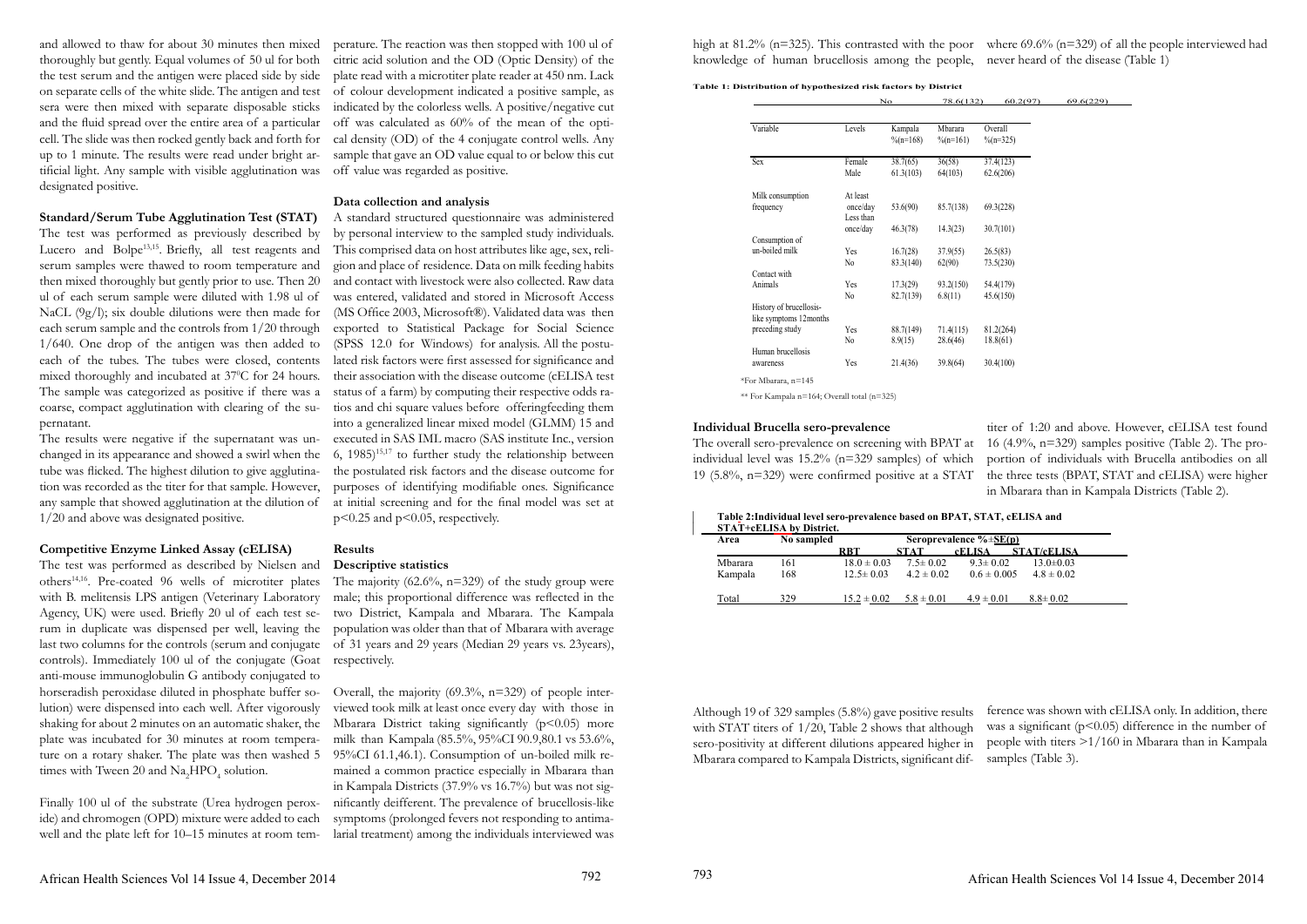### **Rrisk factors associated with Brucella sero-positivity.**

When individuals were re-classified according to reacting positively on both STAT and cELISA tests, in an attempt to improve sensitivity,  $8.8\%$  (29/329) were seropositive. Sero-prevalence differed between the Mbarara and Kampala groups (Table 2). Univariate univariable analysis showed that the con-

In order to improve the sensitivity of the two tests

sumption of unboiled milk was significantly  $(p=0.004)$ associated with seropositivity in Mbarara District. No significant difference was found between the age, sexes and human brucellosis awareness both in Mbarara and

Kampala Districts ( $p > 0.05$ ) (Table 4).

(STAT and cELISA), individuals were re classified as being positive if one gave a positive result on any of the two tests i.e. interpretation in parallel.

**Table 4: Distribution of sero-positivity by hypothesized risk factors and district.**

gle test provides 100% specificity and sensitivity, STAT remains the test of choice in diagnosis. In the presence of appropriate signs and symptoms, a presumptive diagnosis of brucellosis is usually defined serologically as a standard tube agglutination titer of 1:160 or greater $16,18$ . This is however time-consuming, be it in sero-epidemiological studies,where a large number of sera samples have to be processed or in hospital/medical laboratories, where treatment of brucellosis patients has to be commenced soon. Therefore, other less laborious and faster turn-around diagnostic tests like competitive enzyme-linked immunoassay (cELISA) are currently used in the diagnosis of human diagnosis $17,19$ . cELISA has the advantage of being fairly rapid to perform, somewhat faster than STAT, and cross-reacts less with other antigens (or antibodies) than the conventional tests. In the current study the sero-prevalence obtained by STAT was not different ( $p$ <0.05) from that for cELISA. (STAT and cELISA), individuals were reclassified as being positive if one gave a positive result on any of the two tests i.e. interpretation in parallel. Using this criterion, 29 out of 329 sera samples  $(9\%)$  were positive. Basing on this classification consumption of unboiled milk was significantly ( $p= 0.004$ ) associated with sero-positivity in Mbarara District. This is in agreement with other studies<sup>22,24</sup>. In Kampala District unlike Mbarara, there was no significant  $(p=0.99)$ difference in Brucella seropositivity between consumers of unboiled raw milk and those who do not. This may be that freshly drawn milk which the consumers in Mbarara District commonly take is more infective compared their Kampala counterparts who are most likely to consume adulterated milk. Moreover the study has shown that the proportion of people who consume larger quantities of milk per day, (i.e > 500mL/day), is higher in Mbarara than in Kampala Districts (85% vs. 28%).

### **Discussion**

This study has shown that overall, the STAT sero-prevalence of human brucellosis among cattle keepers in Mbarara and consumers of milk in Kampala was 5.8%. This observation agrees closely with other studies – an earlier study, one in a big hospital in Kampala among febrile patients and another among abattoir workers in

| Variable/District                 | Frequency | Seropositive cases (%)<br><b>STAT/cELISA</b> | $p - value$ |
|-----------------------------------|-----------|----------------------------------------------|-------------|
| Sex                               |           |                                              |             |
| <b>Mbarara</b>                    |           |                                              |             |
| Female                            | 58        | 10.3(6)                                      | $p = 0.44$  |
| Male                              | 103       | 14.6(15)                                     |             |
| Kampala                           |           |                                              |             |
| Female                            | 65        | 7.7(5)                                       | $p=0.26$    |
| Male                              | 103       | 2.9(3)                                       |             |
| Age                               |           |                                              |             |
| <b>Mbarara</b>                    |           |                                              |             |
| $<$ 29yrs                         | 99        | 10.0(10)                                     | $p=0.30$    |
| $>29$ yrs                         | 62        | 17.7(7)                                      |             |
| Kampala                           |           |                                              |             |
| $<$ 31 yrs                        | 100       | 6.0(6)                                       | $p=0.15$    |
| $>31$ yrs                         | 68        | 2.9(2)                                       |             |
| Consumption of<br>unboiled milk*  |           |                                              |             |
| <b>Mbarara</b>                    |           |                                              |             |
| Yes                               | 55        | 23.6(13)                                     | $p=0.004*$  |
| No                                | 90        | 7.8(7)                                       |             |
| Kampala                           |           |                                              |             |
| Yes                               | 28        | 3.6(1)                                       | $p=0.99$    |
| No                                | 140       | 5.0(7)                                       |             |
| Knowledge of<br>human brucellosis |           |                                              |             |
| <b>Mbarara</b>                    |           |                                              |             |
| Yes                               | 64        | 10.9(7)                                      | $p=0.52$    |
| No                                | 97        | 14.4(14)                                     |             |
| Kampala                           |           |                                              |             |
| Yes                               | 36        | 2.7(1)                                       | $p = 0.99$  |
| N <sub>0</sub>                    | 132       | 5.3(7)                                       |             |

Kampala and Mabrara that reported sero-prevalences of  $13\%$  and  $10\%$ , respectively,<sup>9</sup>. Three percent  $(4/161)$ of the STAT positive people in Mbarara District had high antibody titers (>1/160), which was indicative of active infection. These four people with high STAT titers were also experiencing brucellosis-like clinical signs suggesting acute brucellosis infection. Although no sin-

In addition opportunities to diagnose brucellosis with cELISA were also explored.

Data on the sero-prevalence of human brucellosis in developing countries is very limited indeed. Previous studies carried out predominantly in the Mediterranean region have reported sero-prevalence estimates ranging from 8% in Jordan<sup>18,20</sup> to 15% in Saudi Arabia<sup>19,21</sup>. In sub- Saharan Africa sero-prevalence estimates of 5.3% in Nigeria<sup>20,22</sup> and  $10\% - 13.3\%$  in Uganda<sup>7,6,9</sup> have been reported. Isolation of Brucella microorganisms by blood cultures is confirmatory of brucellosis; however in practice it is difficult because of early tissue localization of the bacteria and the exacting culture requirements. In practice, blood cultures are positive in 10% - 30% of brucellosis cases $16,18$ , and the remainder is diagnosed serologically. None the less brucellosis diagnosis particularly in endemic areas poses enormous challenges. Past studies have reported a low specificity for the commonly used serological tests (RBT and STAT) in endemic areas and in patients with a long history of brucellosis<sup>17,19</sup>,  $21,23$ . Competitive enzyme immunoassay (cELISA) has high specificity and sensitivity (99.7% and 98.3), and is useful for evaluating treatment effectiveness, for monitoring clinical conditions, and for prognosis<sup>17</sup>. In the present study sera were screened by PBAT, followed by **Conclusion** This study has clearly demonstrated that human brucellosis is still prevalent and that consumption of unboiled raw milk continues to be practiced despite the risk it poses to human health due to brucellosis. This study found no significant association  $(p>0.05)$  with age and sex and brucella sero-status. This calls for immediate and deliberate efforts by the authorities to institute prevention and control measures. The most effective way to control the disease in man is by elimination of the infected animals, and vaccination of the health ones in order to reduce the risk of those in regular contact with animals, and to produce brucellosis free animal products. Avoiding consumption of raw milk and proper heat treatment of milk is important for effective prevention of the disease in humans. However local customs like those encouraging consumption of freshly drawn milk (locally called amakamo in Mbarara district) is a challenge and may greatly hinder wide application of such measures. Consequently health education should always be an integral part of every phase of disease prevention and control. Close cooperation and joint supervision between the ministries of Health and Agriculture, Animal Industries and Fisheries should be

STAT as the confirmatory test. encouraged.

In order to improve the sensitivity of the two tests The study was supported in part by a grant from CIRAD and Makerere University, Kampala- Uganda for which we are grateful.

#### **Acknowledgements**

794

| Table 3: Distribution of STAT titers in the study area. |                   |                                 |                                                                    |                            |  |  |  |
|---------------------------------------------------------|-------------------|---------------------------------|--------------------------------------------------------------------|----------------------------|--|--|--|
| Area                                                    | No sampled<br>(n) | <b>1/20</b>                     | STAT titers $(\%$ , 95%CI)<br>>1/40                                | >1/160                     |  |  |  |
| Mbarara<br>Kampala                                      | 161<br>168        |                                 | $7.5(8.3, 3.4)$ 3.7 (6.6, 0.8)<br>$4.2(7.2, 1.2)$ 1.8 $(3.8, 0.0)$ | 2.5(4.9, 0.1)<br>0.0(0, 0) |  |  |  |
| Total                                                   | 329               | $5.8(8.3, 3.3)$ $2.7(4.4, 1.0)$ |                                                                    | 1.2(2.4, 0.0)              |  |  |  |

\* For Mbarara n=145